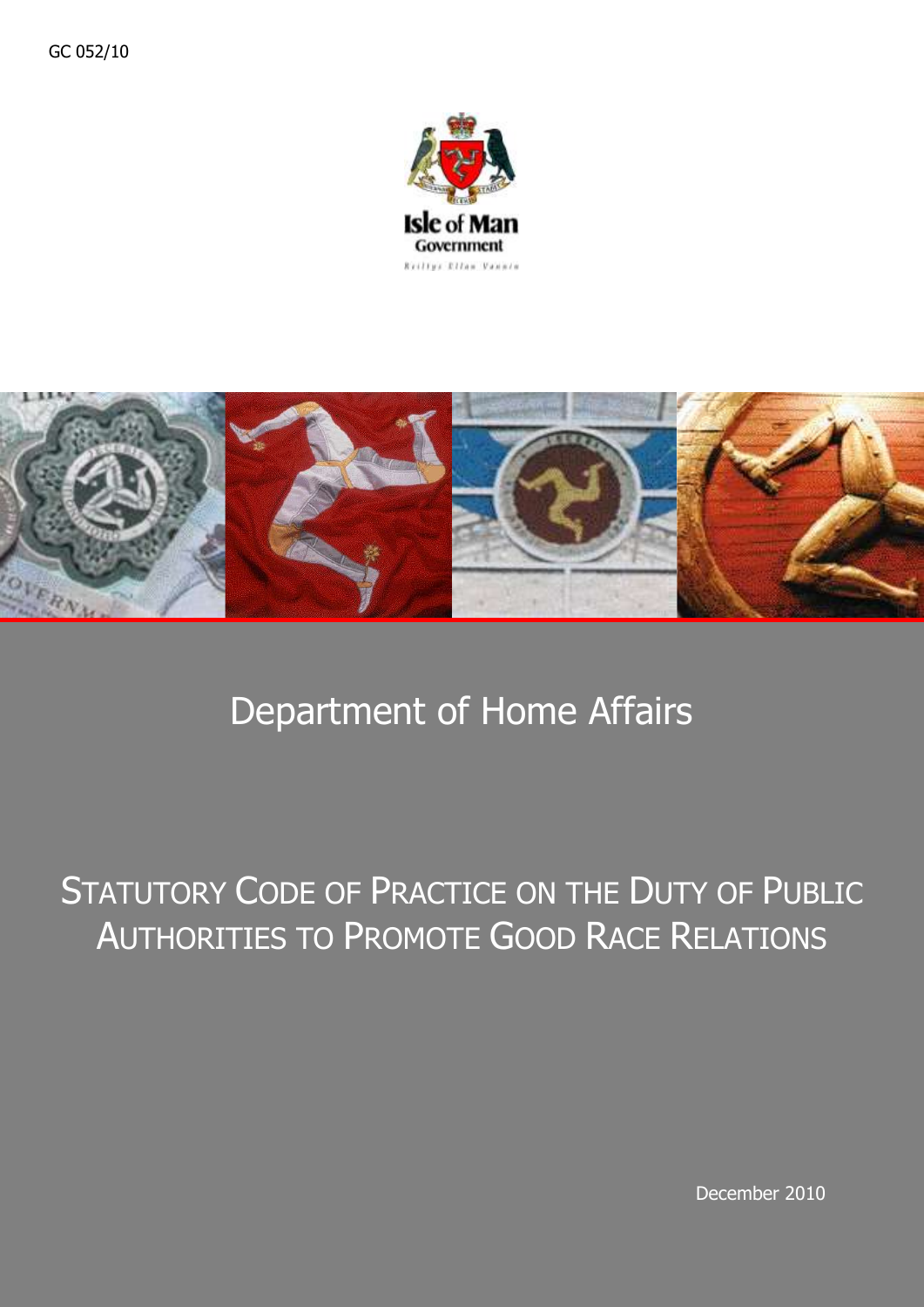Government Circular No. 052/10



## RACE RELATIONS ACT 2004

## **STATUTORY CODE OF PRACTICE ON THE DUTY OF PUBLIC AUTHORITIES TO PROMOTE GOOD RACE RELATIONS**

December 2010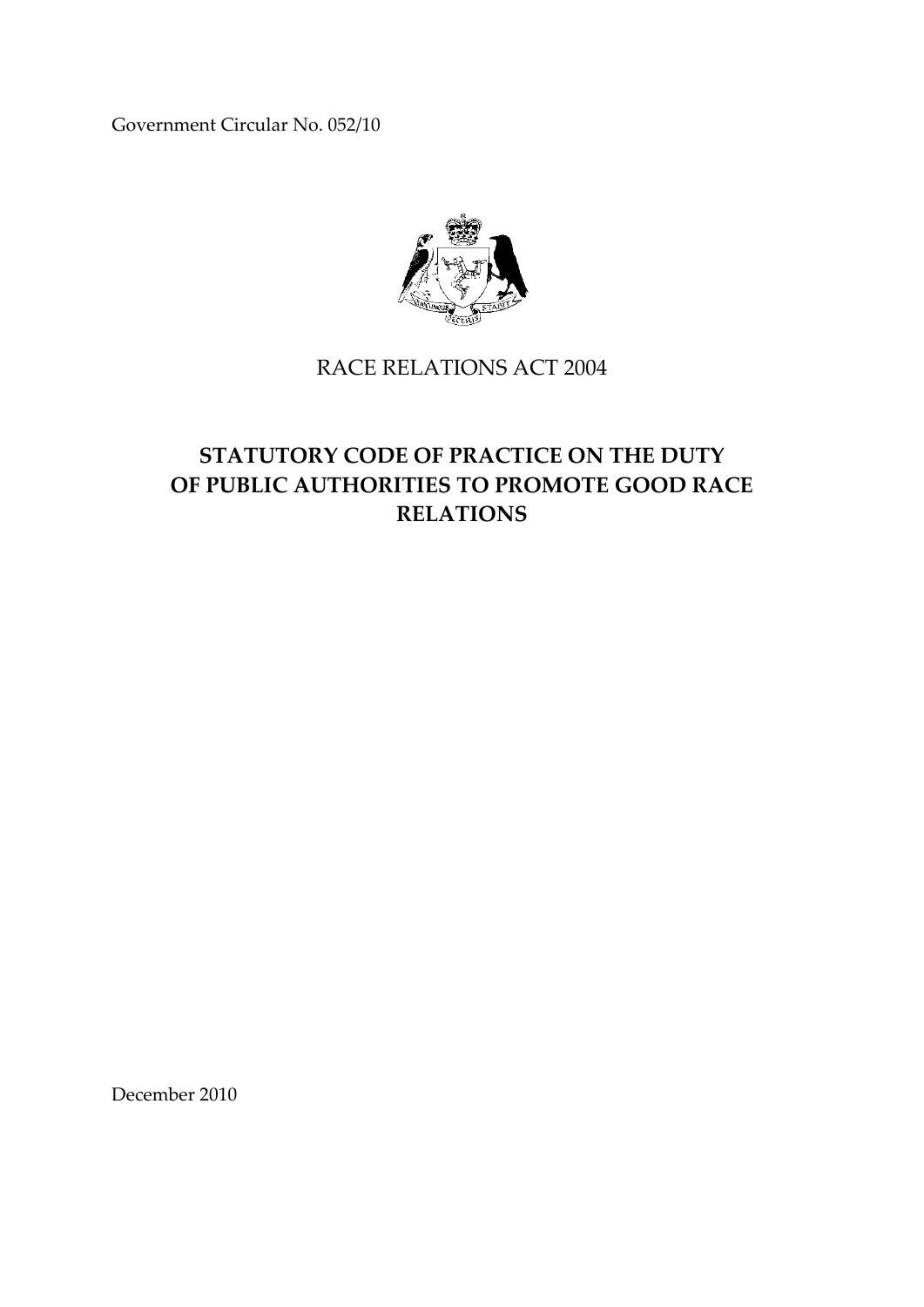#### **PREFACE**

The Race Relations Act 2004 is an important piece of legislation for the Island. We need to have a clear, shared understanding of basic minimum standards, not least in the provision of goods and services by the public sector for our people. Put simply, treating a person less favourably on the grounds of race (whether it be the colour of their skin or purely their national or citizenship origins) is wrong. Whilst I do not believe that discrimination is widespread or endemic on the Island, unfair treatment can have a huge impact on individuals and society. In addition, I believe public sector service providers are working hard to provide quality services to all people on the Island without fear or favour.

As an Island we have international obligations which complement those we owe one another and it is only right and proper that we meet those obligations without reservation. This Code of Practice is published with the aim of assisting those in the public sector and those who provide services on behalf of Government or the Local Authorities to meet the requirements of the Race Relations Act 2004 in the manner in which they provide goods and services to (or serve) the general public.

> Hon. Adrian Earnshaw, MHK Minister for Home Affairs 9 th December 2010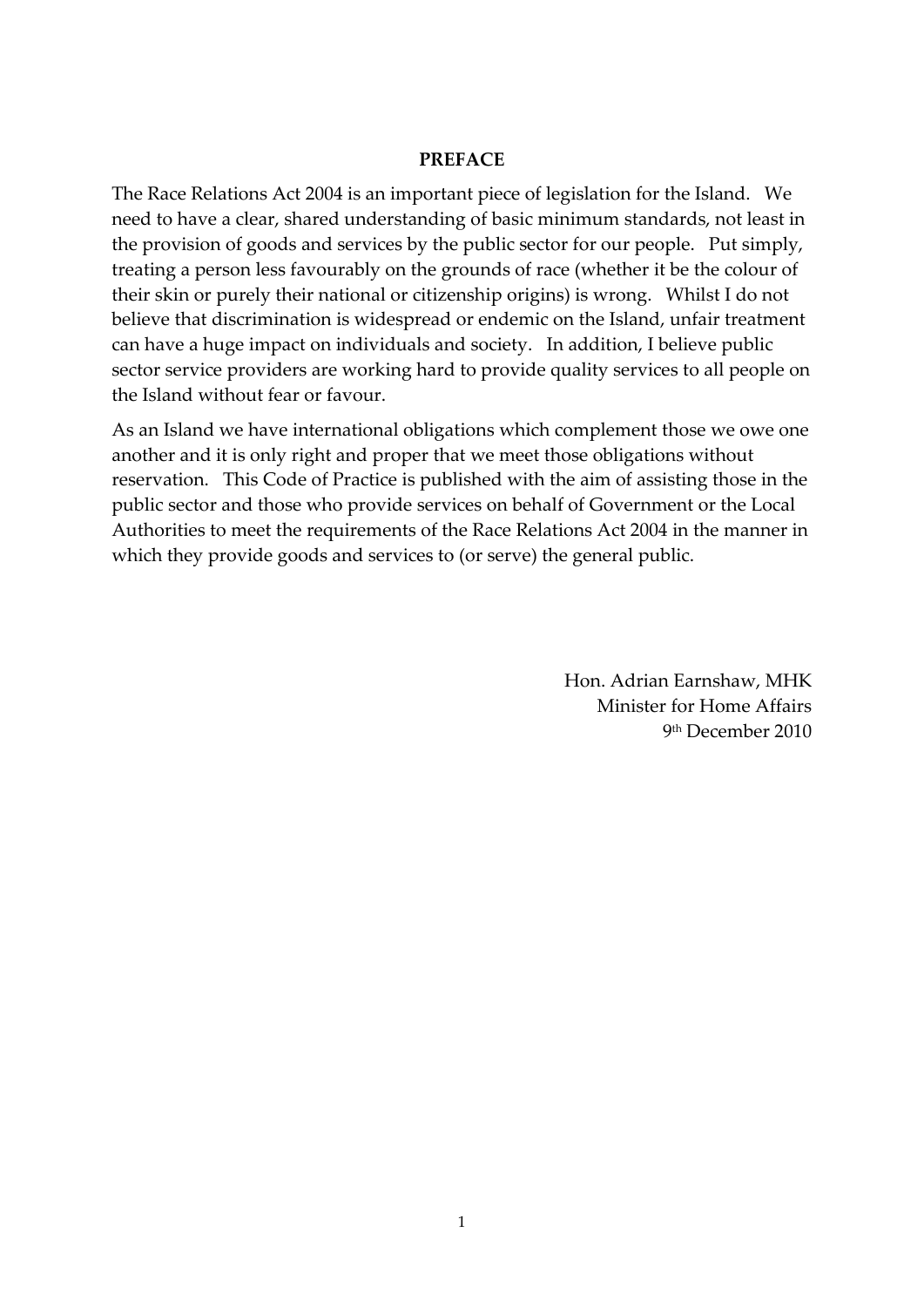## INTRODUCTION

## **Introduction**

- 1.1 The purpose of the Race Relations Act 2004 ('the Act') is to promote fair and equal treatment in the provision of goods and services to all of the Island's people. It is not about giving more favourable treatment to any particular group of people.
- 1.2 The Act places a general duty on a wide range of Public Authorities to promote race equality in the performance of their functions, in addition to their obligation to comply with the other provisions of the Act. Throughout this Code 'general duty' or 'duty' means that Public Authorities must have due regard to the need, in the performance of their functions, to
	- a. eliminate unlawful racial discrimination;
	- b. promote equality of opportunity between people of different racial groups, and
	- c. promote good relations between people of different racial groups.
- 1.3 For the purposes of the Act 'Public Authority' includes
	- Government Departments, Statutory Boards and Offices;
	- The Council of Ministers, and any Committees or Working Groups thereof;
	- The Police, Fire and Rescue Service and Ambulance Service;
	- Local Authorities;
	- The Civil Service;
	- Courts and Tribunals; and
	- any other person whose functions are of a public nature.

In the case of a person who partly performs functions of a public nature and partly of a private nature that person has a duty in the performance of his or her public functions only.

- 1.4 But 'Public Authority' does **not** include
	- Tynwald;
	- the Legislative Council;
	- the House of Keys; or
	- a person exercising functions in connection with proceedings in Tynwald, the Legislative Council or the House of Keys.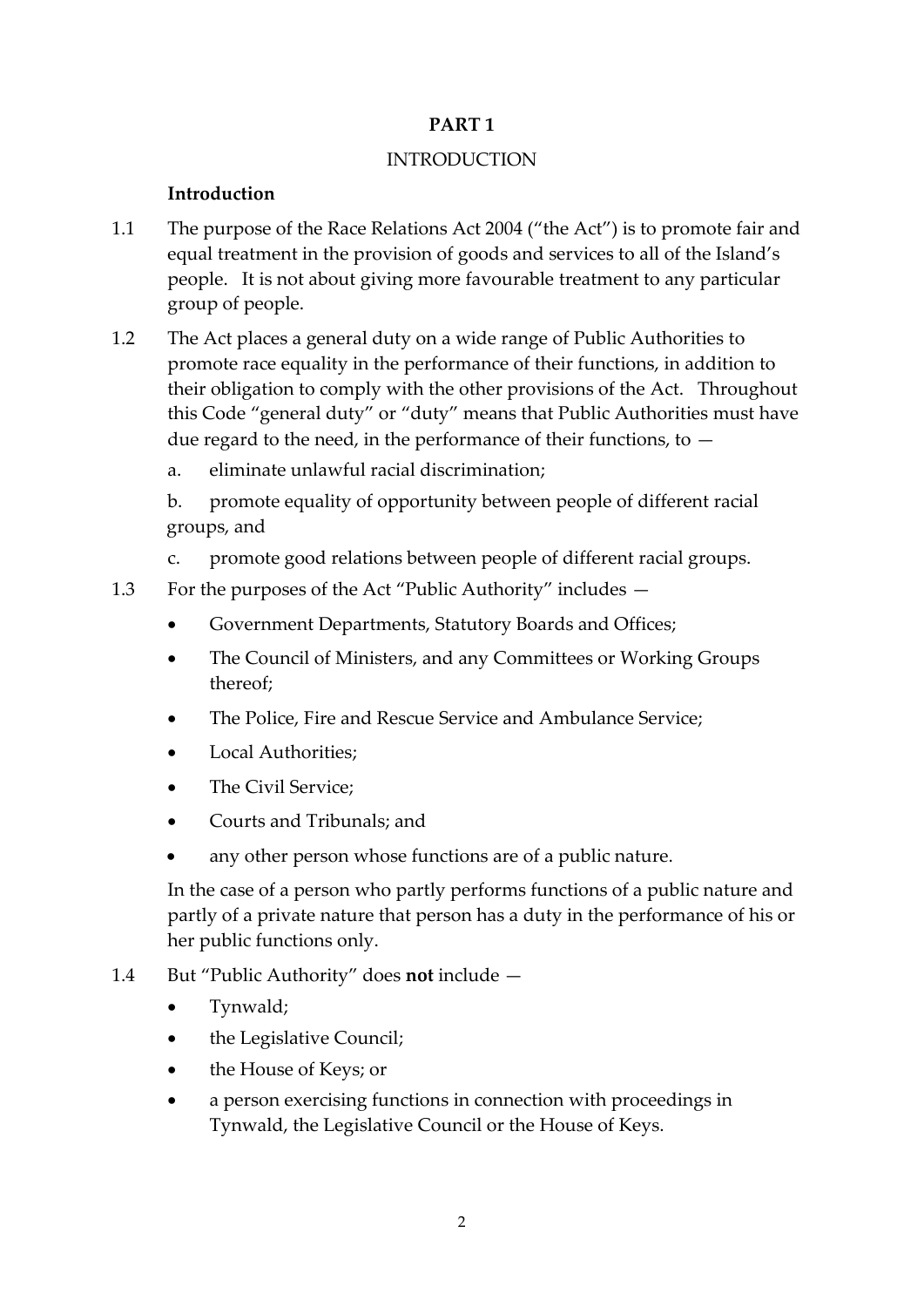- 1.5 It can been seen therefore that most public bodies are under a duty to promote race equality, and some of them provide major public services, such as education, health or public housing. Some of them are subject to the duty only so far as their public functions (see the glossary) are concerned.
- 1.6 Promoting race equality will ensure that public services are provided in a way that is fair to everyone, regardless of the colour of their skin or racial background. In most cases, Public Authorities should be able to use their existing arrangements — such as those for policy making — to meet the duty's requirements. This should help to avoid any unnecessary or duplicated work.

## **Benefits of the duty**

- 1.7 The duty will help Public Authorities to make steady progress in achieving race equality and fairness. In relation to policy development and service delivery, the duty will
	- a. encourage policy makers to be more aware of possible issues;
	- b. contribute to more informed decision making;
	- c. make sure that policies are properly targeted;
	- d. improve the Authority's ability to deliver suitable and accessible services that meet varied needs;
	- e. encourage greater openness about policy making;
	- f. increase confidence in public services, especially among ethnic minority communities;
	- g. help to develop good practice; and
	- h. help to avoid claims of unlawful racial discrimination.

## **Purpose of the Code**

1.8 The Code's aim is to help Public Authorities to adopt good practice and to eliminate racial discrimination.

## **Nature of the Code**

1.9 This Code of Practice is a 'statutory' Code. This means that it has been prepared in accordance with the Act, laid before Tynwald and issued by the Department. It also means that the Code is admissible in evidence in any legal action, and a court or tribunal should take the Code's recommendations into account. On its own, the Code does not place any legal obligations on Public Authorities. It is not a complete statement of the law, as only the courts can give this.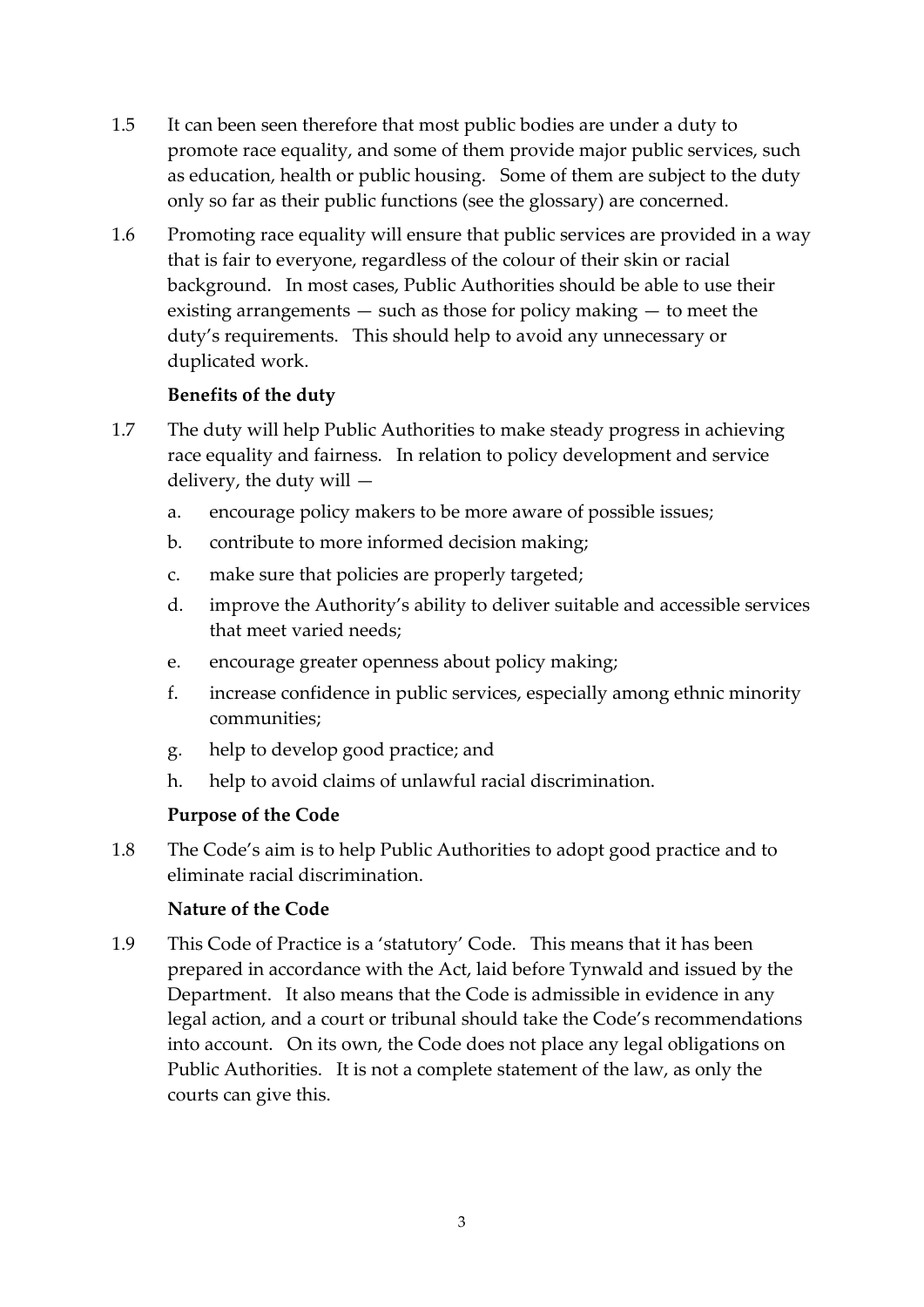### THE LEGAL FRAMEWORK

- 2.1 The Act defines unlawful racial discrimination and victimisation; it makes the publication of discriminatory advertisements unlawful; and it establishes that instructing or pressuring a person to commit actions that are unlawful under the Act is also unlawful.
- 2.2 The Act places a general duty on Public Authorities and gives power to the Department to issue a Code or Codes of practice containing practical guidance on how Public Authorities can meet the general duty.

## **The general duty to promote race equality**

- 2.3 This general duty applies to all Public Authorities and its aim is to make the promotion of race equality in the performance of their functions an everyday part of the work of Public Authorities.
- 2.4 Public Authorities should be able to demonstrate that they are taking action to promote race equality in pursuance of this general duty.

## **Liability under the Act**

2.5 Public Authorities are responsible for meeting their general statutory duty. Within each Public Authority, this responsibility will rest with the groups or individuals who are liable (legally responsible) for the Authority's acts or failure to act.

## **Private or voluntary organisations carrying out a Public Authority's functions**

- 2.6 When a Public Authority has a contract or other agreement with a private company<sup>1</sup> or voluntary organisation to carry out any of its functions the Public Authority remains responsible for meeting the general duty. The Authority should consider the arrangements it will need to be put in place to incorporate the general duty among the performance requirements for delivery of the service. For example, a contractor could be required to monitor service users by their racial group, to make sure the Authority is meeting its duties. This would not involve requirements concerning the contractor's internal practices. Whatever action the Authority takes, it must be consistent with the policy and legal framework for public procurement.
- 2.7 In addition to specifications for the general duty, Public Authorities may promote race equality by encouraging contractors to draw up policies that will help them (contractors) to avoid unlawful discrimination, and promote equality of opportunity. Such encouragement should only be within a voluntary framework, once contracts have been awarded, rather than by

-

 $<sup>1</sup>$  For example, from the DHSS to a private company to provide children's services.</sup>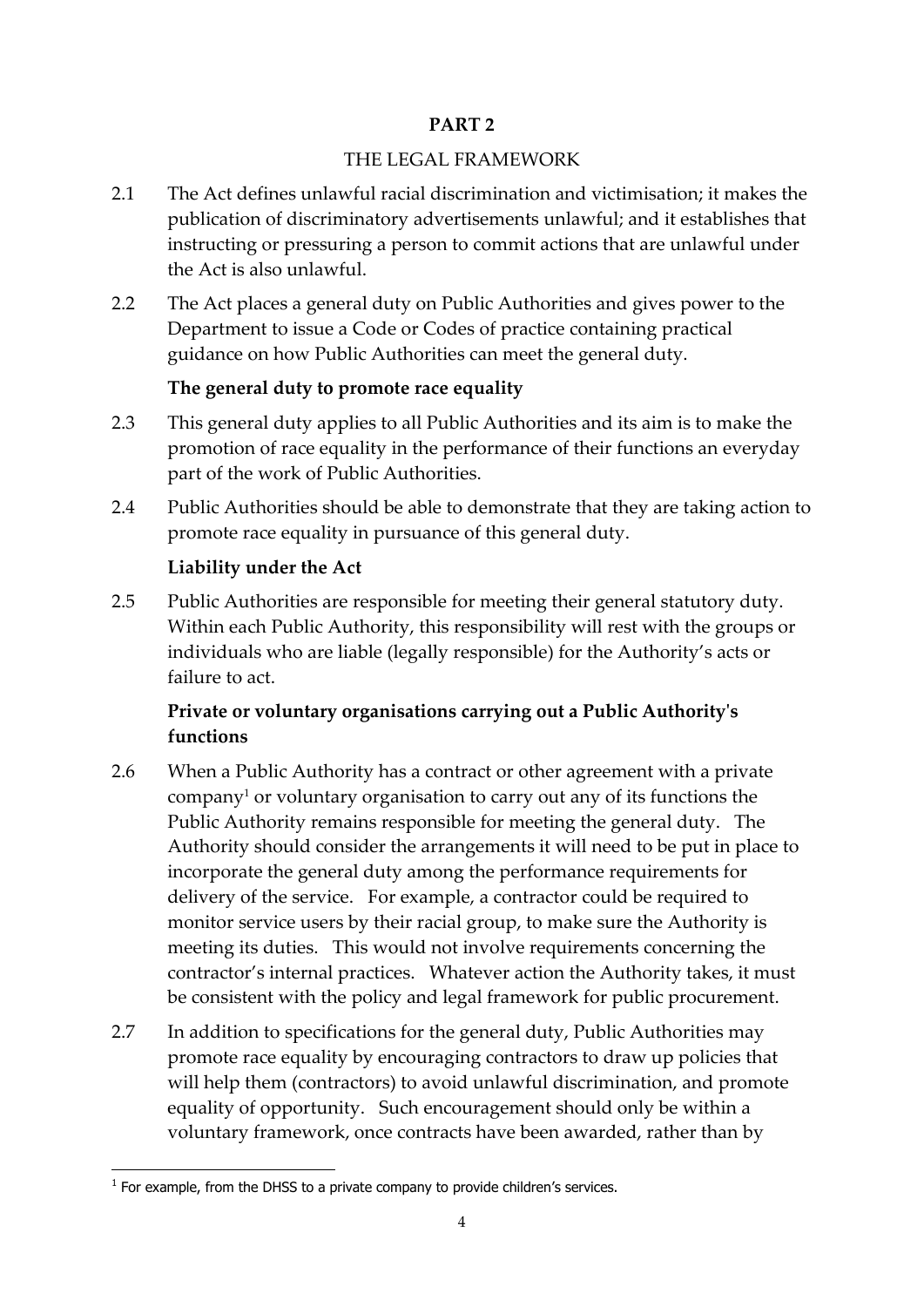making specific criteria or conditions part of the selection process. Public Authorities should be mindful that the general duty does not override other laws or regulations on public procurement. In particular, as above, whatever action the Authority takes must be consistent with the policy and legal framework for public procurement.

## **Partnership**

- 2.8 Public Authorities should take account of the general duty when they work with other public, private or voluntary organisations. There is no similar obligation on private or voluntary-sector partners.
- 2.9 Public Authorities that are involved in partnership work with other Public Authorities, or with private or voluntary-sector organisations, are still responsible for meeting the general duty.
- 2.10 In practice, this will mean that a Public Authority working within a partnership will need to seek agreement from its partners to arrangements necessary to meet the general duty.

## **Inspecting and auditing Public Authorities**

2.11 Agencies that audit or inspect Public Authorities need to consider how the general duty fits with their inspection or audit obligations.

## **PART 3**

## THE GENERAL DUTY

#### **The general duty**

3.1 This chapter explains what Public Authorities can do to meet the general duty to promote race equality as set out in section 1(1) of the Act.

## **Guiding principles**

- 3.2 Four principles should govern Public Authorities' efforts to meet their duty to promote race equality in the performance of their functions
	- a. Promoting race equality is obligatory for all Public Authorities,
	- b. Public Authorities must meet the duty to promote race equality in all relevant functions,
	- c. The weight given to race equality should be proportionate to its relevance.
	- d. The elements of the duty are complementary (which means they are all necessary to meet the whole duty).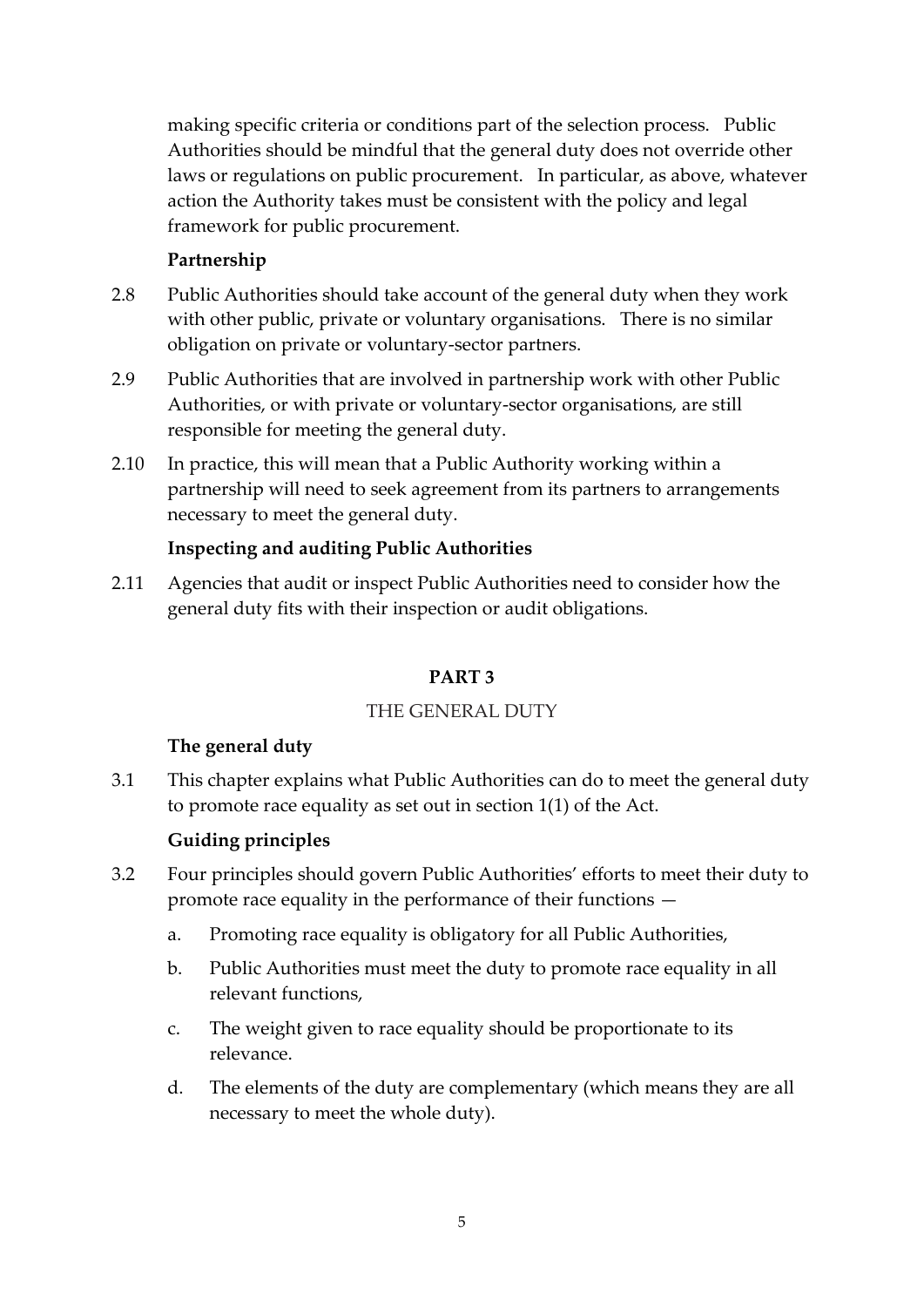## **'Obligatory'**

3.3 Public Authorities must make race equality a priority in the performance of their functions (such as planning, policy making, service delivery, regulation, inspection, enforcement). The general duty does not tell Public Authorities how to do their work, but it requires them to do everything they can to meet the general duty. The duty should underpin all policy and practice, and should encourage improvement.

## **'Relevant'**

3.4 Race equality will be more relevant in the performance of some functions than others. Relevance is about how much a function affects people, as members of the public or as employees of the Authority. Public Authorities should therefore assess whether, and how, race equality is relevant to the performance of each of their functions. A Public Authority may decide that the general duty does not apply to the performance of some of its functions; for example those that are purely technical, such as traffic control or weather forecasting.

## **'Proportionate'**

- 3.5 Under section 1(1) of the Act, Public Authorities are expected to have 'due regard' to each part of the duty. This means that the weight given to race equality should be proportionate to its relevance to the performance of a particular function. In practice, this approach may mean giving greater consideration and resources to functions or policies that have most effect on the public, or on the Authority's employees. The Authority's concern should be to ask whether particular policies in relation to the performance of its functions could affect different racial groups in different ways, and whether the policies will promote good race relations.
- 3.6 'Due regard' does not mean that race equality is less important when the ethnic minority population is small. It is also not acceptable for a Public Authority to claim that it does not have enough resources to meet the duty. This is because meeting the general duty is a statutory requirement. In practice, Public Authorities should draw on work they already do and build on it, using their existing administrative systems and processes and adjusting their plans and priorities, where necessary.
- 3.7 The general duty is a continuing duty. What a Public Authority has to do to meet it may change over time as its functions or policies change, or as the communities it serves change.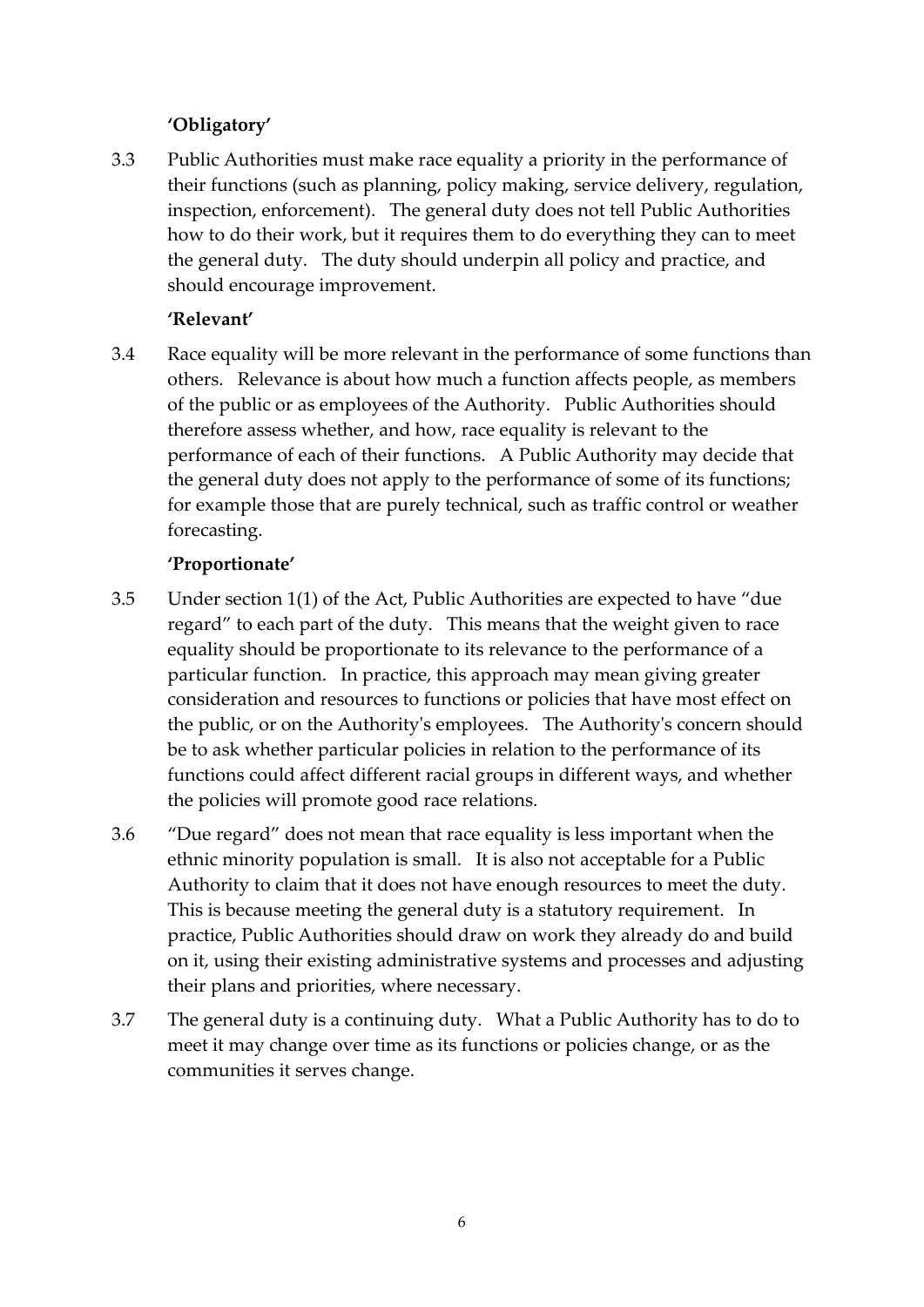## **'Complementary'**

- 3.8 The general duty has three parts
	- a. eliminating unlawful racial discrimination;
	- b. promoting equality of opportunity between people of different racial groups; and
	- c. promoting good relations between people of different racial groups.
- 3.9 These three parts support each other. And, in practice, they may overlap (for example, promoting equality of opportunity may also eliminate or prevent unlawful racial discrimination, and promote good race relations). However, it is important to remember that the three parts are different, and that achieving one of them may not lead to achieving all three. For example, an equal opportunities policy that is not clearly explained when it is introduced may improve equality of opportunity, but it may also damage race relations and create resentment if it is not explained to staff how it benefits everyone.
- 3.10 Public Authorities should consider and deal with all three parts of the general duty.

## **How to meet the general duty**

- 3.11 Public Authorities should consider the following four steps to meet the general duty
	- a. Identify which of their functions and policies are relevant to the duty, or, in other words, affect most people.
	- b. Put the functions and policies in order of priority, based on how relevant they are to the duty.
	- c. Assess whether the way these 'relevant' functions and policies are being carried out meets the three parts of the duty.
	- d. Consider whether any changes need to be made to meet the duty, and make the changes.

## **Identifying relevant functions**

- 3.12 To identify relevant functions, a Public Authority will find it useful, first, to make a list of all its functions. It should then assess how relevant each function is to each part of the general duty. Some functions may, by their nature, have little or no relevance.
- 3.13 A Public Authority should consider setting priorities, and giving priority to those functions that are most relevant to the duty.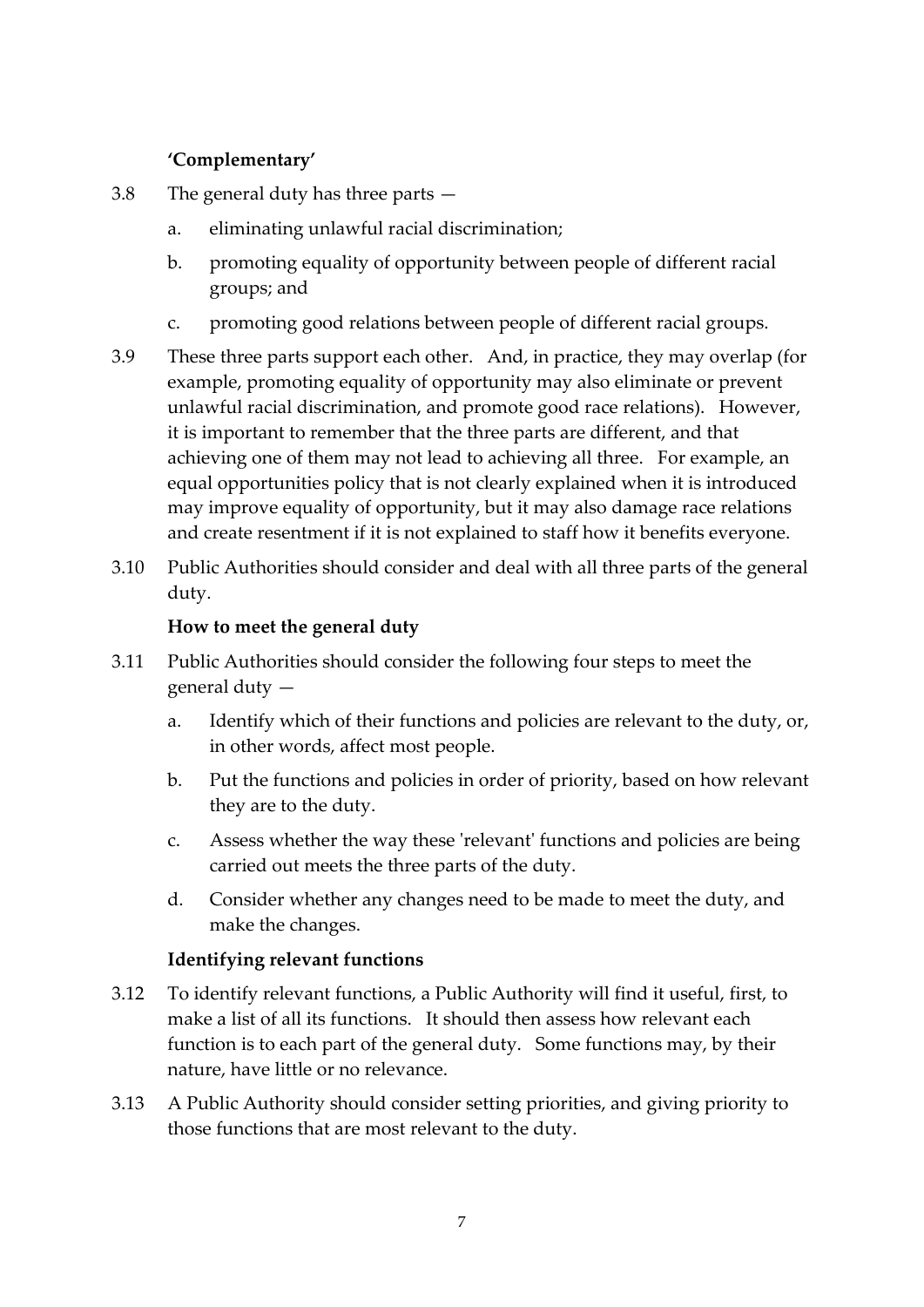#### **Assessing impact and considering change**

- 3.14 To assess the impact its functions and policies have on its duty, the Public Authority may find it useful to draw up a clear statement of the aims of each function or policy. It should then consider whether it has (or should have) information about how different racial groups are affected by the function or policy, as employees or users (or possible users) of services. The Authority should also consider whether its functions and policies comply with the duty. The Authority could obtain this information from various sources; for example previous research, records of complaints, surveys, or local meetings. These methods should help Public Authorities to assess which of their services are used by which racial groups, or what people think of their services, and whether they are being provided fairly to people from different racial groups. This kind of evidence should help Public Authorities to decide what they might need to do to meet all three parts of the general duty.
- 3.15 Public Authorities may also need to consider adapting their existing information systems, so that they can provide information about different racial groups and show what progress the Authority is making on its general duty in terms of its service delivery.
- 3.16 To assess the effects of a policy, or the way a function is being carried out, Public Authorities could ask themselves the following questions
	- a. Could the policy or the way the function is carried out have an adverse impact for some racial groups? In other words, does it put some racial groups at a disadvantage?
	- b. Could the policy or the way the function is carried out have an adverse impact on relations between different racial groups?
	- c. Is the adverse impact, if any, unavoidable? Could it be considered to be unlawful racial discrimination? Can it be justified by the aims and importance of the policy or function? Are there other ways in which the Authority's aims can be achieved without causing an adverse impact on some racial groups?
	- d. Could the adverse impact be reduced by taking particular measures?
	- e. Is further research or consultation necessary? Would this research be proportionate to the importance of the policy or function? Is it likely to lead to a different outcome?
- 3.17 If the assessment suggests that the policy, or the way the function is carried out, should be modified, the Authority should do this to meet the general duty.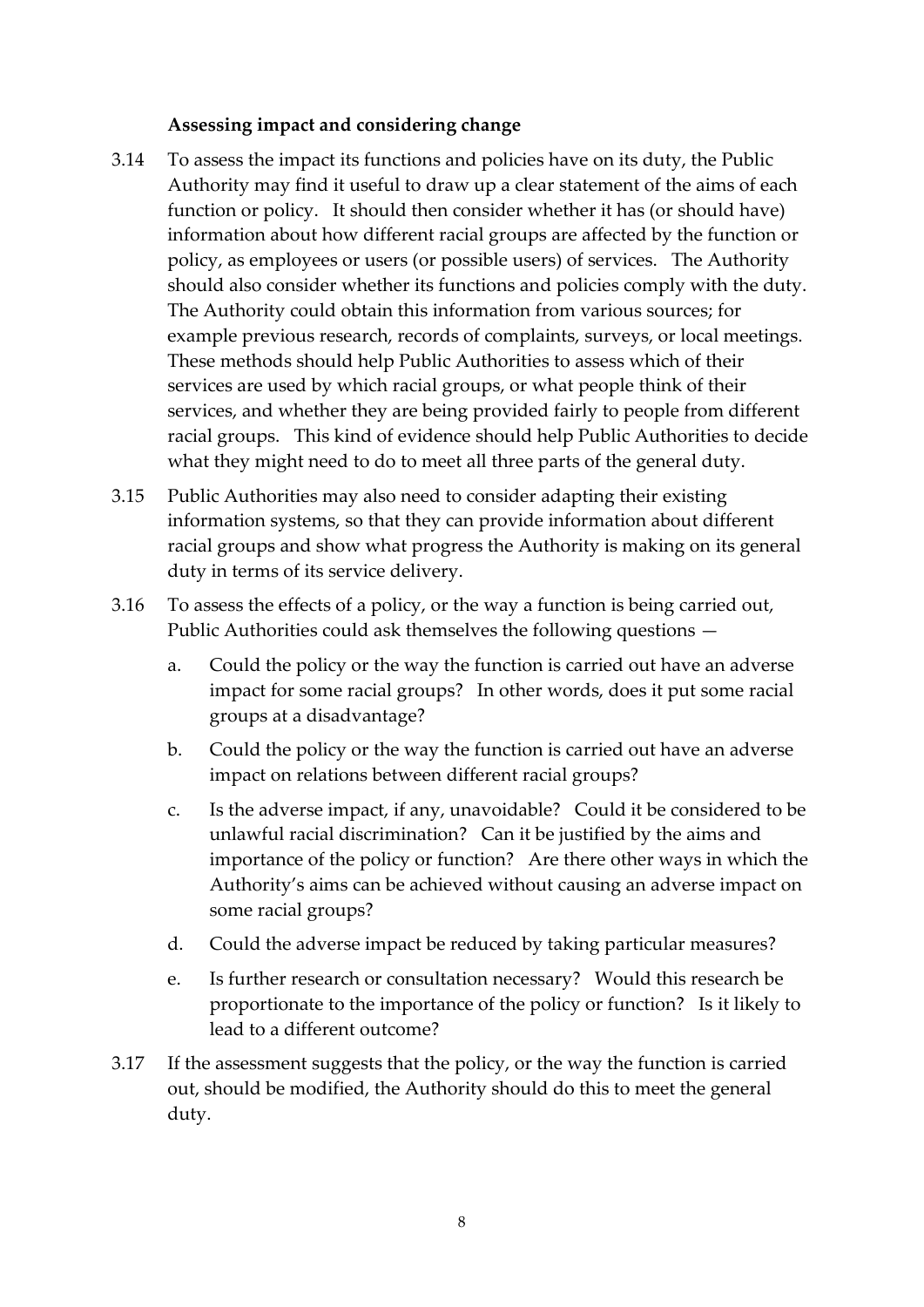#### FURTHER GUIDANCE

#### **Race equality scheme**

4.1 There is no statutory duty for Public Authorities to publish a race equality scheme. However, Public Authorities may wish to consider whether making this Code available at public counters, in a prominent place on their websites etc may be of benefit to the public.

#### **Awareness of obligations**

4.2 Staff of Public Authorities should be made aware of the obligations of the provisions of the Act in relation to the general duty and eliminate unlawful racial discrimination.

#### **Public access to information and services**

- 4.3 Public Authorities should ensure all persons are able to obtain information about the services that they provide and ensure that all persons are able to access those services.
- 4.4 Public Authorities might consider the following action
	- a. Consider access to information and services when they assess their functions. For example, is there enough information available to the public? Is the information user-friendly?
	- b. Consider whether a service is not being fully used because people do not have enough information about it, or because they are not confident that the service can meet their particular needs sympathetically or fairly.
	- c. Ask whether information is available at the right time, in the right format and in the right place.
	- d. Take steps to improve the information available.
	- e. Monitor how effectively information is given to the public, and make improvements, where necessary.
	- f. Make sure that staff have the skills, information and understanding needed to deal fairly and equally with all clients.
- 4.5 Public Authorities might also consider how they can improve public access to their services. Possible ways include
	- a. asking local communities what services they need and how they want them provided;
	- b. providing 'outreach' services to particular groups in an environment and style they are familiar with;
	- c. strengthening cooperation with particular groups;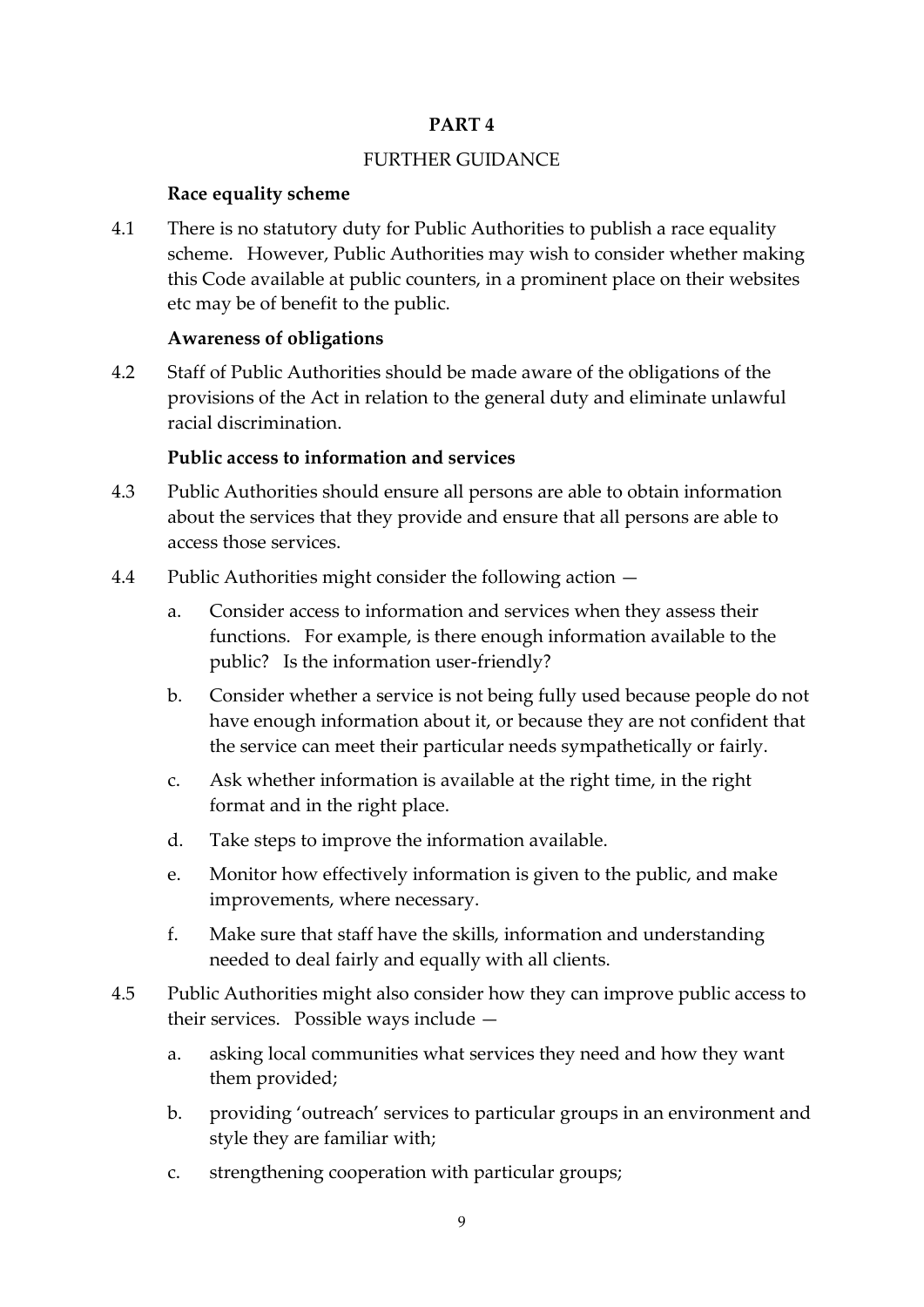- d. arranging for interpreters;
- e. taking positive action; and
- f. developing access to computers and internet services.

#### SUPPLEMENTARY

#### **Remedies and Enforcement**

- 5.1 A person may make a claim against another person in respect of an alleged act of unlawful racial discrimination in civil proceedings in like manner as any other claim in tort.
- 5.2 Powers of enforcement in respect of discriminatory advertisements, instructions to discriminate, or pressure to discriminate lie with the Attorney General.

#### **Code of Practice**

5.3 This Code of Practice is admissible in evidence in court. A court will be expected to take the Code of Practice into account if it seems relevant to any matter the court is ruling on. Public Authorities do not have to follow the guidance in this Code of Practice. However, they are expected to meet the general duty by which they are bound

## **Role of the Department of Home Affairs**

- 5.4 The role of the Department is set down in section 16(1) of the Act
	- $''(1)$  The Department of Home Affairs (in this section referred to as 'the Department') may issue Codes of practice containing such practical guidance as it thinks appropriate for all or any of the following purposes-
		- (a) the implementation of this Act by Public Authorities and others;
		- (b) the elimination of discrimination;
		- (c) the promotion of equality of opportunity between persons of different racial groups.'
- 5.5 In section 16(2) of the Act the Department is required; if it does decide to issue a Code of Practice, to consult with such organisations and persons as appear to it to be appropriate.
- 5.6 In accordance with section 16(3) of the Act, the Department laid a draft copy of the code before the October 2010 sitting of Tynwald. The code is now issued and public authorities are invited to have regard for it.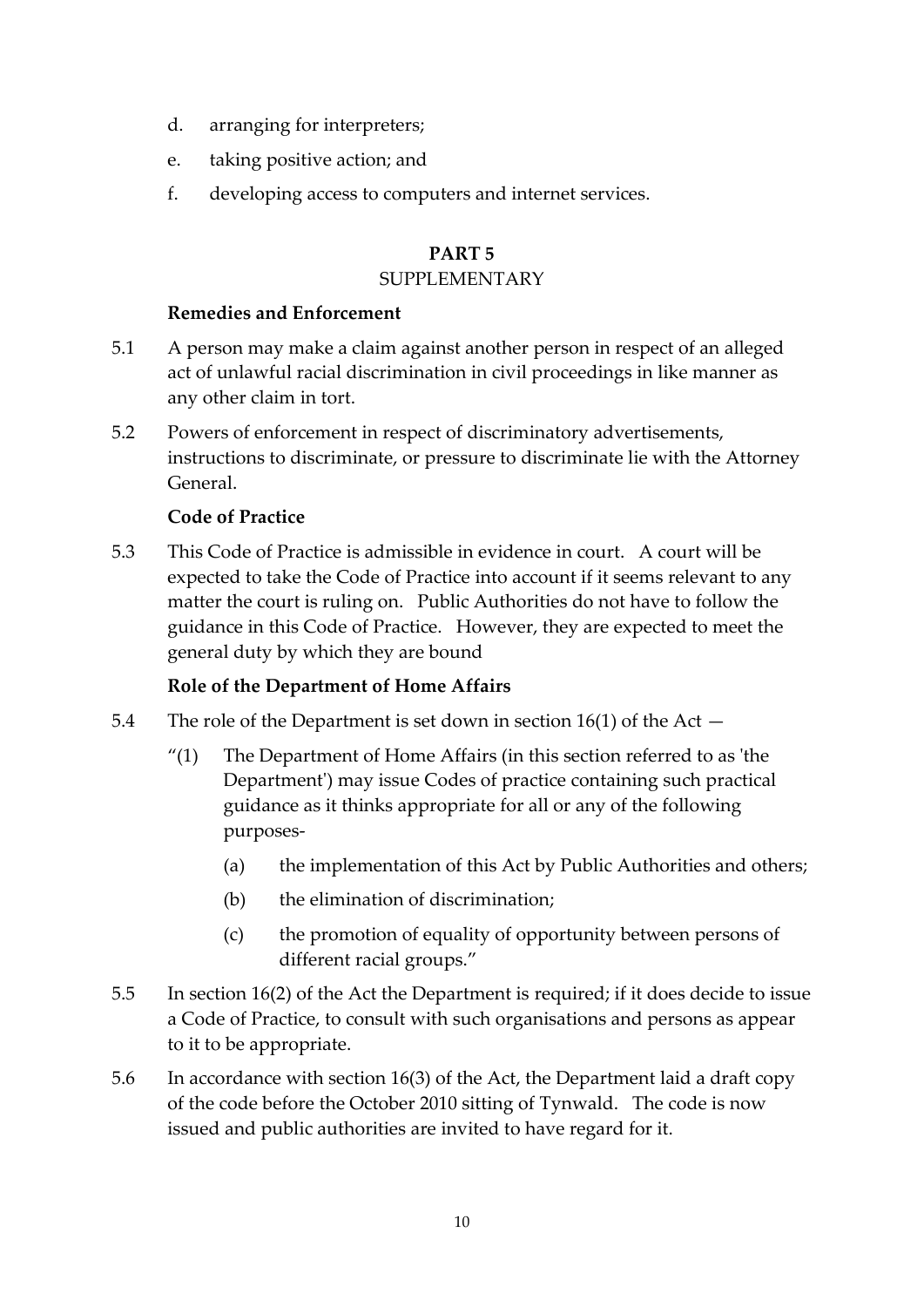## **Further advice and guidance**

5.7 The Race Relations Act 2004 gives the Department no other role than to prepare, consult on, and issue a Code of Practice such as this. Any person who wishes to obtain further advice or guidance on any aspect of the operation of the Act should consider obtaining appropriate legal advice.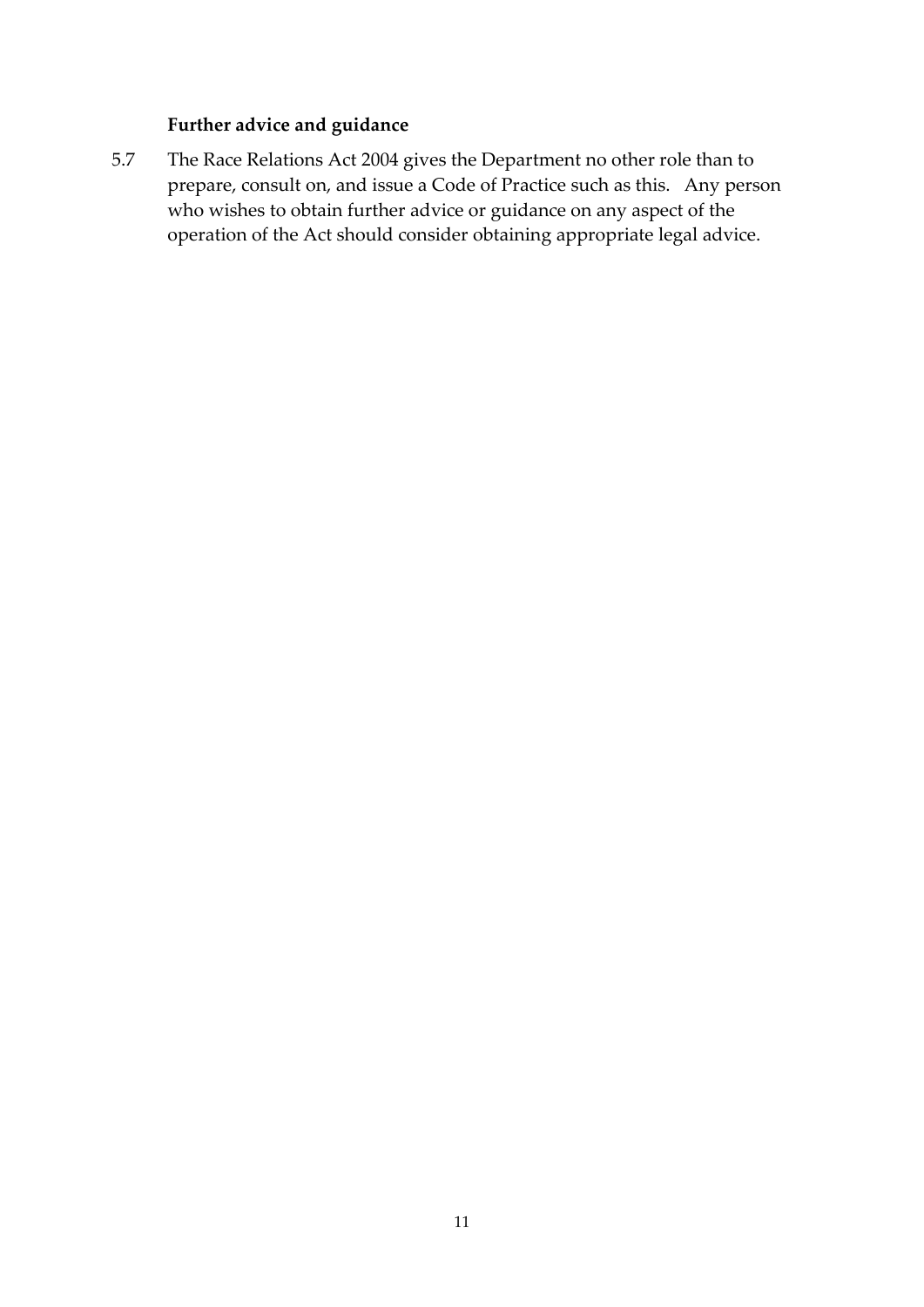## **Glossary**

## **In this Code, the words below have the meanings shown.**

## **Act**

The Race Relations Act 2004 ("the Act"). A copy of the Act can be found on the internet at:

<http://www.gov.im/lib/docs/infocentre/acts/rra2004.pdf>

## **ethnic monitoring**

the process you use to collect, store and analyse data about people's ethnic backgrounds.

## **monitoring**

the process of collecting, analysing and evaluating information, to measure performance, progress or change.

## **policies**

the formal and informal decisions about how a Public Authority carries out its duties and uses its powers.

## **positive action**

action permitted by the Schedule to the Race Relations Act that allows a person to provide facilities to meet the special needs of people from particular racial groups in relation to their training, education or welfare.

## **proportionate**

this refers to the fact that the weight given to race equality should be proportionate to its relevance to a particular function. This approach may mean giving greater consideration and resources to functions or policies that have most effect on the public, or on the Authority's employees.

## **public appointments**

appointments to the boards or governing bodies of public bodies. These are bodies that have a role in the processes of national or local government, but operate at arm's length from government (e.g. school governing bodies, advisory councils or boards, consultative groups such as the Police Consultative Group).

## **Public Authority**

a body named, defined or described in section 6 of the Human Rights Act 2001 [c.1] as referred to by section 1(2) of the Act. That is to say, Government Departments and their constituent parts (such as the Police, Prison and Fire Services), Statutory Boards, Local Authorities and any person certain of whose functions are functions of a public nature.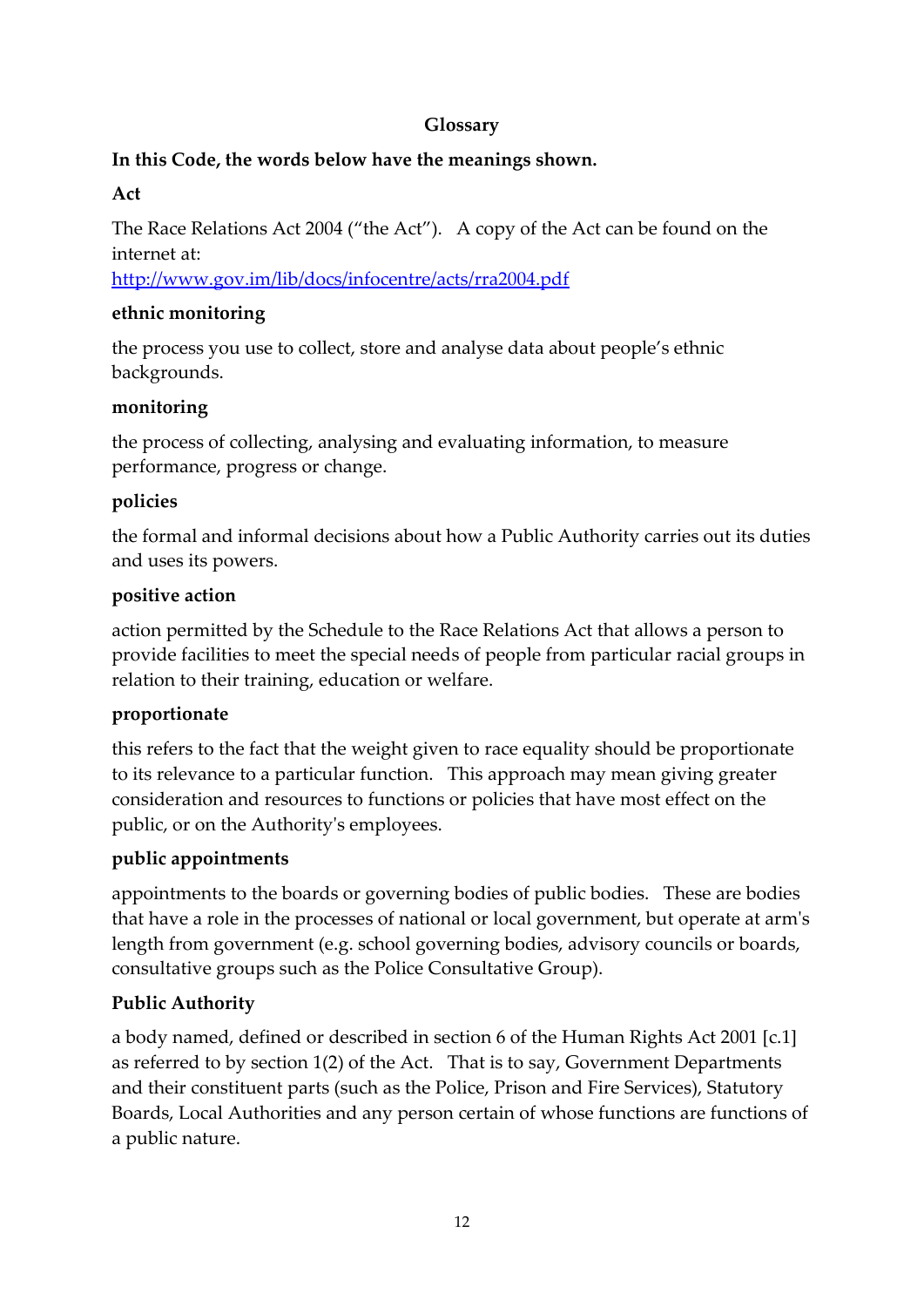## **public functions**

functions that affect, or are likely to affect, the public or a section of the public. While only the courts can decide this, public functions would normally not include internal management or contractual matters such as employing staff; purchasing goods, works or services; or buying or selling premises. This term is used to refer to those Authorities that are bound by the duties only in relation to their public functions.

## **public procurement**

the contractual or other arrangements that a Public Authority makes to obtain goods, works or services from an outside organisation.

## **racial group**

a group of people defined by reference to their race, colour, nationality (including citizenship), or ethnic or national origins.

## **racial grounds**

reasons of race, colour, nationality (including citizenship), ethnic or national origins.

## **relevance**

this refers to the fact that race equality will be more relevant to some public functions than others. Relevance is about how far a function or policy affects people

## **statutory Code of practice**

a document such as this one, which offers practical guidance on the law, has been approved or, as in this case, laid before Tynwald, and is admissible in evidence in a court of law.

## **Unlawful racial discrimination**

Unlawful racial discrimination means treating a person less favourably on racial grounds than other persons (this is known as 'direct discrimination'); or equally applying a condition or requirement which adversely affects a particular racial group and which cannot be justified on non-racial grounds (this is known as 'indirect discrimination'). Segregating a person from other people on racial grounds counts as unlawful racial discrimination.